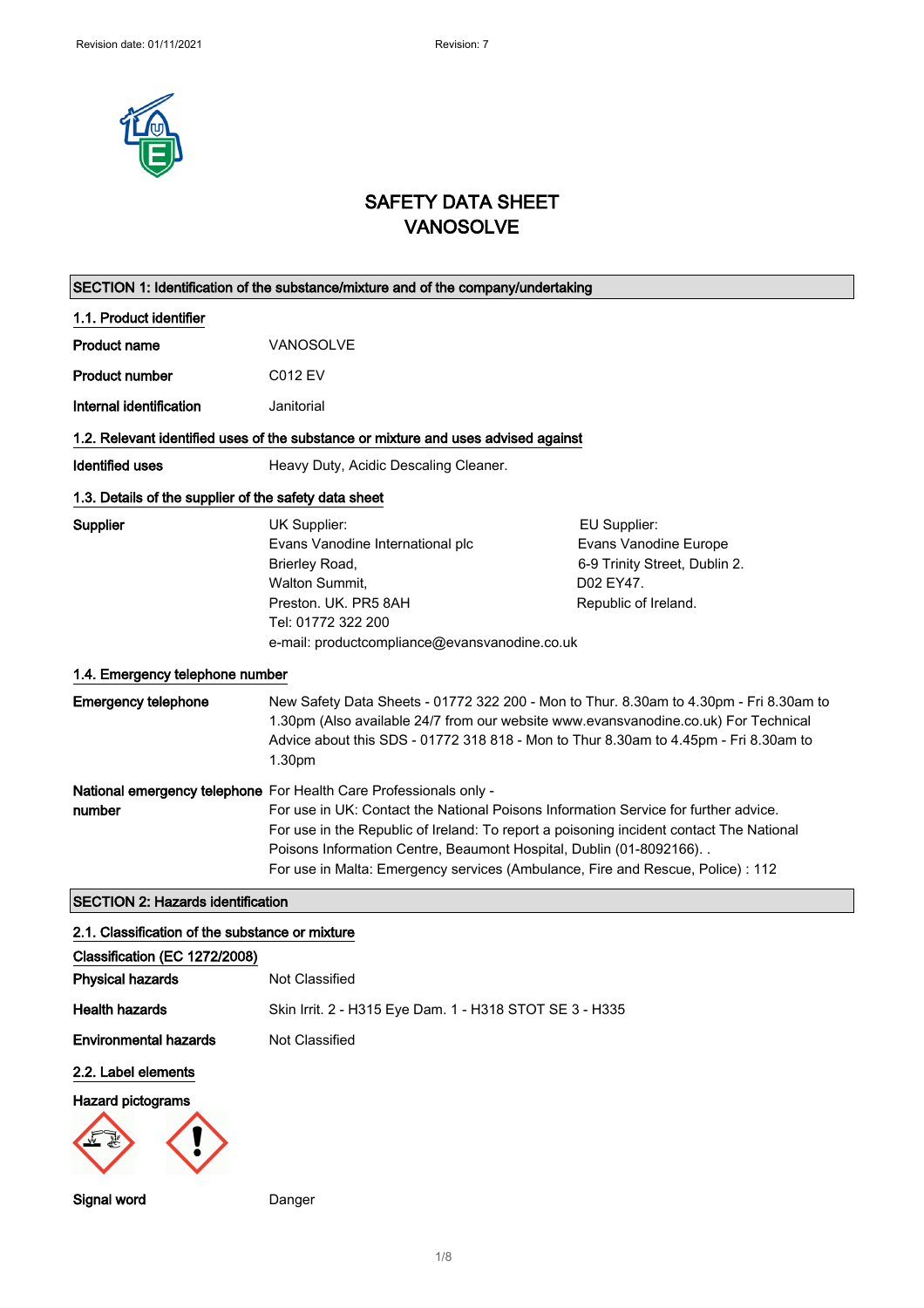| <b>Hazard statements</b>        | H315 Causes skin irritation.<br>H318 Causes serious eye damage.<br>H335 May cause respiratory irritation.                                                                                                                                                                                                                                                                                                                                                                                                                                                                                                                                                                                                                                                                                                                                                                                                                                             |
|---------------------------------|-------------------------------------------------------------------------------------------------------------------------------------------------------------------------------------------------------------------------------------------------------------------------------------------------------------------------------------------------------------------------------------------------------------------------------------------------------------------------------------------------------------------------------------------------------------------------------------------------------------------------------------------------------------------------------------------------------------------------------------------------------------------------------------------------------------------------------------------------------------------------------------------------------------------------------------------------------|
| <b>Precautionary statements</b> | P <sub>102</sub> Keep out of reach of children.<br>P261 Avoid breathing vapours.<br>P271 Use only outdoors or in a well-ventilated area.<br>P280 Wear protective gloves/ protective clothing/ eye protection/ face protection.<br>P301 IF SWALLOWED:<br>P313 Get medical advice/ attention.<br>P304+P340 IF INHALED: Remove person to fresh air and keep comfortable for breathing.<br>P315 Get immediate medical advice/attention.<br>P302+P352 IF ON SKIN: Wash with plenty of water.<br>P332+P313 If skin irritation occurs: Get medical advice/attention.<br>P305+P351+P338 IF IN EYES: Rinse cautiously with water for several minutes. Remove<br>contact lenses, if present and easy to do. Continue rinsing.<br>P337+P313 If eye irritation persists: Get medical advice/attention.<br>P403+P233 Store in a well-ventilated place. Keep container tightly closed.<br>P501 Dispose of contents/ container in accordance with local regulations. |
| Contains                        | <b>HYDROCHLORIC ACID %</b>                                                                                                                                                                                                                                                                                                                                                                                                                                                                                                                                                                                                                                                                                                                                                                                                                                                                                                                            |

### 2.3. Other hazards

This product does not contain any substances classified as PBT or vPvB.

## SECTION 3: Composition/information on ingredients

### 3.2. Mixtures

## HYDROCHLORIC ACID ...% 15-20%

CAS number: 7647-01-0 EC number: 231-595-7

Spec Conc Limits :- Skin Corr. 1B (H314) ≥ 25%, Skin Irrit. 2 (H315) >10% <25%, Eye Irrit. 2 (H319) >10% <25%, STOT SE 3 (H335) ≥ 10%

### Classification

Met. Corr. 1 - H290 Skin Corr. 1B - H314 Eye Dam. 1 - H318 STOT SE 3 - H335

## ALCOHOL (C9-C11) ETHOXYLATE (6EO) 2008 12 2 2 3 3 4 4 5 4 5 4 5 4 5 4 5 4 5 4 5 6 4 5 6 7 7 7 8 4 5 7 7 8 7 7 8 7 7 8 7 7 8 7 7 8 7 7 8 7 7 8 7 7 8 7 7 8 7 7 8 7 7 8 7 7 8 7 7 8 7 7 8 7 7 8 7 7 8 7 7 8 7 7 8 7 7 8 7 7 8 7

CAS number: 68439-46-3

Alternative CAS No 68439-45-2

### Classification

Acute Tox. 4 - H302 Eye Dam. 1 - H318

The Full Text for all R-Phrases and Hazard Statements are Displayed in Section 16.

## SECTION 4: First aid measures

#### 4.1. Description of first aid measures

Inhalation Move affected person to fresh air at once. Get medical attention if any discomfort continues.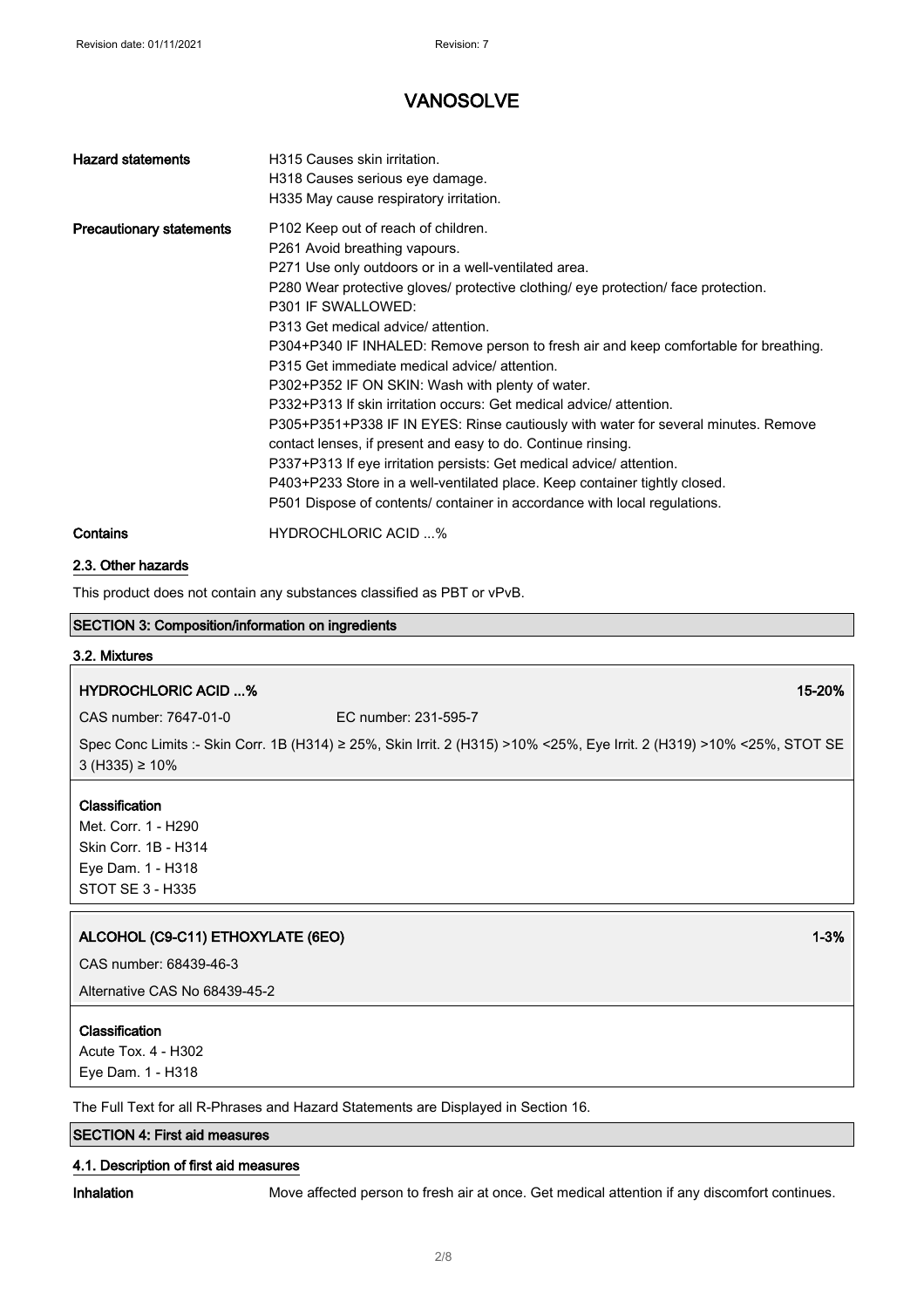| Ingestion                                                  | Do not induce vomiting. Give plenty of water to drink. Get medical attention.                                                                                                                                                                |
|------------------------------------------------------------|----------------------------------------------------------------------------------------------------------------------------------------------------------------------------------------------------------------------------------------------|
| <b>Skin contact</b>                                        | Wash with plenty of water. Get medical attention if irritation persists after washing.                                                                                                                                                       |
| Eye contact                                                | Rinse with water. Remove any contact lenses and open eyelids wide apart. Get medical<br>attention if any discomfort continues.                                                                                                               |
|                                                            | 4.2. Most important symptoms and effects, both acute and delayed                                                                                                                                                                             |
| <b>General information</b>                                 | The severity of the symptoms described will vary dependent on the concentration and the<br>length of exposure.                                                                                                                               |
| Inhalation                                                 | Irritation of nose, throat and airway.                                                                                                                                                                                                       |
| Ingestion                                                  | May cause discomfort if swallowed.                                                                                                                                                                                                           |
| <b>Skin contact</b>                                        | Skin irritation. Prolonged skin contact may cause redness and irritation.                                                                                                                                                                    |
| Eye contact                                                | May cause temporary eye irritation. Prolonged contact may cause redness and/or tearing.                                                                                                                                                      |
|                                                            | 4.3. Indication of any immediate medical attention and special treatment needed                                                                                                                                                              |
| Notes for the doctor                                       | Treat symptomatically.                                                                                                                                                                                                                       |
| <b>SECTION 5: Firefighting measures</b>                    |                                                                                                                                                                                                                                              |
| 5.1. Extinguishing media                                   |                                                                                                                                                                                                                                              |
| Suitable extinguishing media                               | The product is not flammable. Use fire-extinguishing media suitable for the surrounding fire.                                                                                                                                                |
| 5.2. Special hazards arising from the substance or mixture |                                                                                                                                                                                                                                              |
| Specific hazards                                           | Thermal decomposition or combustion products may include the following substances:<br>Irritating gases or vapours.                                                                                                                           |
|                                                            |                                                                                                                                                                                                                                              |
| 5.3. Advice for firefighters                               |                                                                                                                                                                                                                                              |
| Special protective equipment<br>for firefighters           | Wear positive-pressure self-contained breathing apparatus (SCBA) and appropriate protective<br>clothing.                                                                                                                                     |
| <b>SECTION 6: Accidental release measures</b>              |                                                                                                                                                                                                                                              |
|                                                            | 6.1. Personal precautions, protective equipment and emergency procedures                                                                                                                                                                     |
| Personal precautions                                       | Avoid inhalation of vapours. Wear protective clothing, gloves, eye and face protection. For<br>personal protection, see Section 8.                                                                                                           |
| 6.2. Environmental precautions                             |                                                                                                                                                                                                                                              |
| <b>Environmental precautions</b>                           | Spillages or uncontrolled discharges into watercourses must be reported immediately to the<br>Environmental Agency or other appropriate regulatory body.                                                                                     |
| 6.3. Methods and material for containment and cleaning up  |                                                                                                                                                                                                                                              |
| Methods for cleaning up                                    | Small Spillages: Flush away spillage with plenty of water. Large Spillages: Contain and<br>absorb spillage with sand, earth or other non-combustible material. Collect and place in<br>suitable waste disposal containers and seal securely. |
| 6.4. Reference to other sections                           |                                                                                                                                                                                                                                              |
| Reference to other sections                                | For personal protection, see Section 8.                                                                                                                                                                                                      |
| <b>SECTION 7: Handling and storage</b>                     |                                                                                                                                                                                                                                              |
| 7.1. Precautions for safe handling                         |                                                                                                                                                                                                                                              |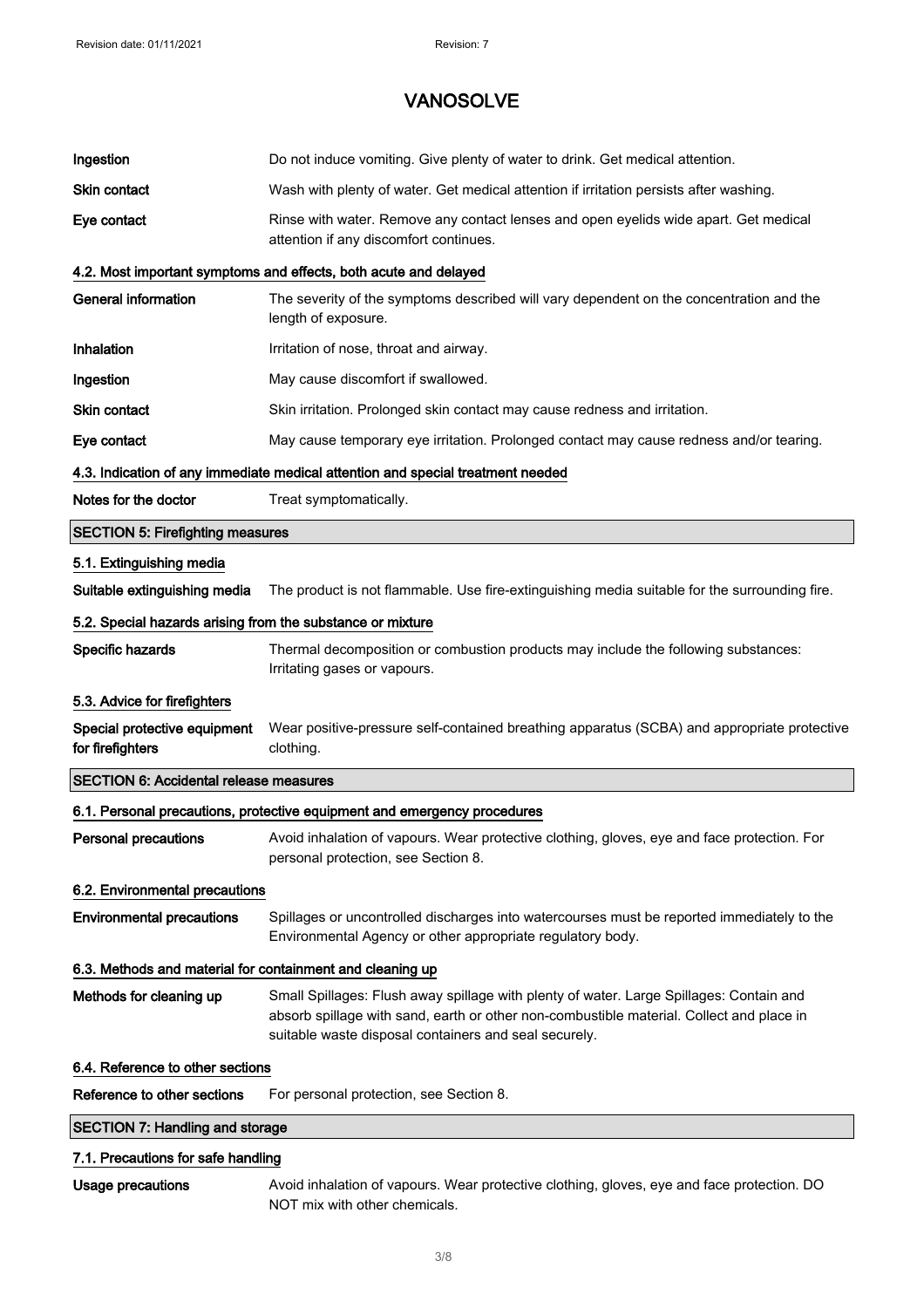### 7.2. Conditions for safe storage, including any incompatibilities

| Storage precautions      | Keep only in the original container in a cool, well-ventilated place. Store away from the<br>following materials: Oxidising materials. (eg Hypochlorite / Bleach) & Alkalis. |
|--------------------------|------------------------------------------------------------------------------------------------------------------------------------------------------------------------------|
| 7.3. Specific end use(s) |                                                                                                                                                                              |
| Specific end use(s)      | The identified uses for this product are detailed in Section 1.2.                                                                                                            |
| Usage description        | See Product Information Sheet & Label for detailed use of this product.                                                                                                      |

## SECTION 8: Exposure controls/Personal protection

# 8.1. Control parameters Occupational exposure limits

## HYDROCHLORIC ACID ...%

Long-term exposure limit (8-hour TWA): WEL 1 ppm 2 mg/m<sup>3</sup> gas and aerosol mists Short-term exposure limit (15-minute): WEL 5 ppm 8 mg/m<sup>3</sup> gas and aerosol mists WEL = Workplace Exposure Limit.

### 8.2. Exposure controls

## Protective equipment



| Appropriate engineering<br>controls                        | This product must not be handled in a confined space without adequate ventilation. |
|------------------------------------------------------------|------------------------------------------------------------------------------------|
| Eye/face protection                                        | Wear eye protection.                                                               |
| Hand protection                                            | Wear protective gloves. (Household rubber gloves.)                                 |
| Other skin and body<br>protection                          | Wear appropriate clothing to prevent any possibility of skin contact.              |
| <b>Respiratory protection</b>                              | Respiratory protection not required.                                               |
| <b>SECTION 9: Physical and chemical properties</b>         |                                                                                    |
| 9.1. Information on basic physical and chemical properties |                                                                                    |
| Appearance                                                 | Liquid.                                                                            |
| Colour                                                     | Clear. Straw.                                                                      |
| Odour                                                      | Characteristic. Hydrochloric acid.                                                 |
| рH                                                         | pH (concentrated solution): 0                                                      |
| <b>Melting point</b>                                       | $-2^{\circ}$ C                                                                     |
| Initial boiling point and range                            | 102°C @ 760 mm Hg                                                                  |
| Flash point                                                | Boils without flashing.                                                            |
| <b>Relative density</b>                                    | 1.100 @ 20°C                                                                       |
| Solubility(ies)                                            | Soluble in water.                                                                  |
| 9.2. Other information                                     |                                                                                    |
| Other information                                          | None.                                                                              |
| <b>SECTION 10: Stability and reactivity</b>                |                                                                                    |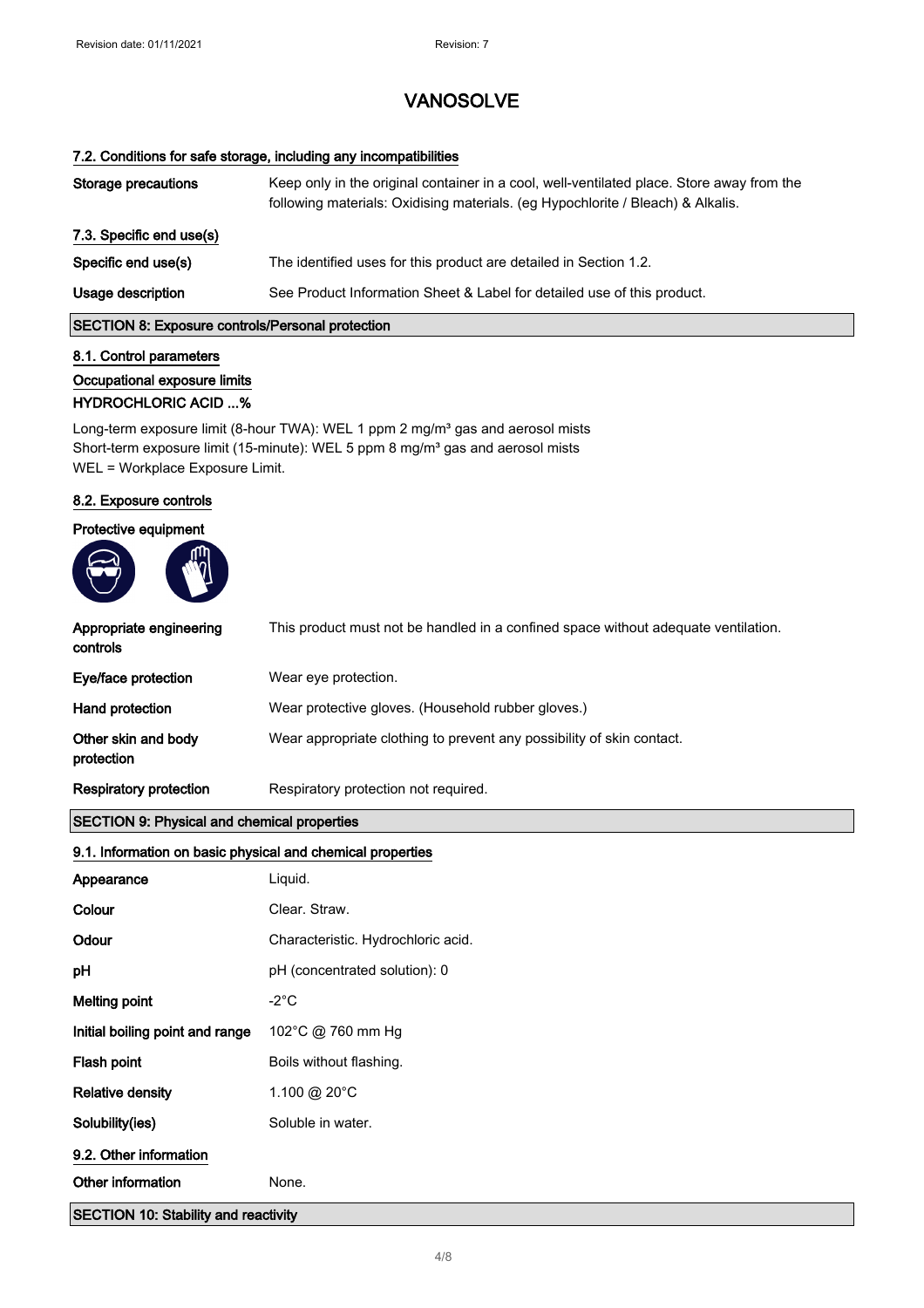| 10.1. Reactivity                                        |                                                                                                                                                                                                                                                                                          |
|---------------------------------------------------------|------------------------------------------------------------------------------------------------------------------------------------------------------------------------------------------------------------------------------------------------------------------------------------------|
| <b>Reactivity</b>                                       | Reacts with alkalis and generates heat.                                                                                                                                                                                                                                                  |
| 10.2. Chemical stability                                |                                                                                                                                                                                                                                                                                          |
| <b>Stability</b>                                        | No particular stability concerns.                                                                                                                                                                                                                                                        |
| 10.3. Possibility of hazardous reactions                |                                                                                                                                                                                                                                                                                          |
| Possibility of hazardous<br>reactions                   | See sections 10.1, 10.4 & 10.5                                                                                                                                                                                                                                                           |
| 10.4. Conditions to avoid                               |                                                                                                                                                                                                                                                                                          |
| Conditions to avoid                                     | There are no known conditions that are likely to result in a hazardous situation.                                                                                                                                                                                                        |
| 10.5. Incompatible materials                            |                                                                                                                                                                                                                                                                                          |
| Materials to avoid                                      | Strong alkalis. Chlorine releasing materials will liberate toxic chlorine gas.                                                                                                                                                                                                           |
| 10.6. Hazardous decomposition products                  |                                                                                                                                                                                                                                                                                          |
| Hazardous decomposition<br>products                     | No known hazardous decomposition products.                                                                                                                                                                                                                                               |
| <b>SECTION 11: Toxicological information</b>            |                                                                                                                                                                                                                                                                                          |
| 11.1. Information on toxicological effects              |                                                                                                                                                                                                                                                                                          |
| <b>Toxicological effects</b>                            | We have not carried out any animal testing for this product. Any ATE figures quoted below are<br>from Toxicity Classifications that have been carried out using ATE (Acute Toxicity Estimate)<br>Calculation Method using LD50 or ATE figures provided by the Raw Material Manufacturer. |
| Other health effects                                    | Low oral toxicity, but ingestion may cause irritation of the gastro-intestinal tract.                                                                                                                                                                                                    |
| Acute toxicity - oral<br>Notes (oral LD <sub>50</sub> ) | Based on available data the classification criteria are not met. >2000mg/kg                                                                                                                                                                                                              |
| ATE oral (mg/kg)                                        | 100,000.0                                                                                                                                                                                                                                                                                |
| <b>SECTION 12: Ecological information</b>               |                                                                                                                                                                                                                                                                                          |
| Ecotoxicity                                             | The product may affect the acidity (pH) of water which may have hazardous effects on aquatic<br>organisms.                                                                                                                                                                               |
| 12.1. Toxicity                                          |                                                                                                                                                                                                                                                                                          |
| <b>Toxicity</b>                                         | We have not carried out any Aquatic testing, therefore we have no Aquatic Toxicity Data<br>specifically for this product. The Aquatic Toxicity Data, where provided by the raw material<br>manufacturer for ingredients with aquatic toxicity, can be made available on request.         |
| 12.2. Persistence and degradability                     |                                                                                                                                                                                                                                                                                          |
|                                                         | Persistence and degradability This product, at use dilutions, is readily broken down in biological effluent treatment plants.                                                                                                                                                            |
| 12.3. Bioaccumulative potential                         |                                                                                                                                                                                                                                                                                          |
| <b>Bioaccumulative potential</b>                        | The product does not contain any substances expected to be bioaccumulating.                                                                                                                                                                                                              |
| 12.4. Mobility in soil                                  |                                                                                                                                                                                                                                                                                          |
| <b>Mobility</b>                                         | Not known.                                                                                                                                                                                                                                                                               |
| 12.5. Results of PBT and vPvB assessment                |                                                                                                                                                                                                                                                                                          |
| Results of PBT and vPvB<br>assessment                   | This product does not contain any substances classified as PBT or vPvB.                                                                                                                                                                                                                  |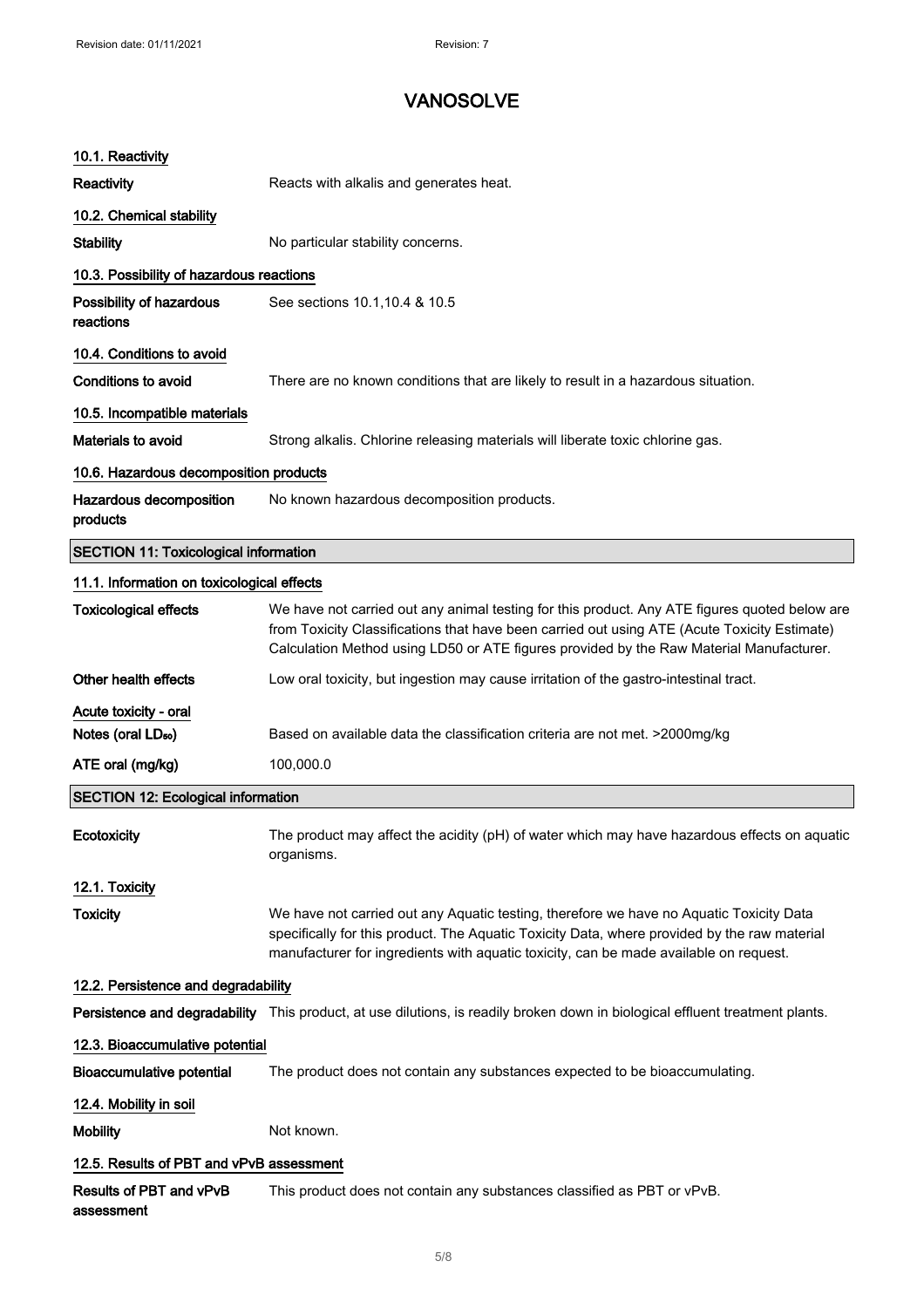| 12.6. Other adverse effects                                              |                                                                                                                                                                                                                                                     |
|--------------------------------------------------------------------------|-----------------------------------------------------------------------------------------------------------------------------------------------------------------------------------------------------------------------------------------------------|
| Other adverse effects                                                    | Not known.                                                                                                                                                                                                                                          |
| <b>SECTION 13: Disposal considerations</b>                               |                                                                                                                                                                                                                                                     |
| 13.1. Waste treatment methods                                            |                                                                                                                                                                                                                                                     |
| <b>Disposal methods</b>                                                  | Discharge used solutions to drain. Small amounts (less than 5 Litres) of unwanted product<br>may be flushed with water to sewer. Larger volumes must be sent for disposal by approved<br>waste contractor. Consign empty container to normal waste. |
| <b>SECTION 14: Transport information</b>                                 |                                                                                                                                                                                                                                                     |
| 14.1. UN number                                                          |                                                                                                                                                                                                                                                     |
| UN No. (ADR/RID)                                                         | 1789                                                                                                                                                                                                                                                |
| UN No. (IMDG)                                                            | 1789                                                                                                                                                                                                                                                |
| UN No. (ICAO)                                                            | 1789                                                                                                                                                                                                                                                |
| 14.2. UN proper shipping name                                            |                                                                                                                                                                                                                                                     |
| Proper shipping name<br>(ADR/RID)                                        | <b>HYDROCHLORIC ACID 19% SOLUTION</b>                                                                                                                                                                                                               |
|                                                                          | Proper shipping name (IMDG) HYDROCHLORIC ACID 19% SOLUTION                                                                                                                                                                                          |
|                                                                          | Proper shipping name (ICAO) HYDROCHLORIC ACID 19% SOLUTION                                                                                                                                                                                          |
| 14.3. Transport hazard class(es)                                         |                                                                                                                                                                                                                                                     |
| <b>ADR/RID class</b>                                                     | Class 8 : Corrosive Substances.                                                                                                                                                                                                                     |
| <b>ADR/RID label</b>                                                     | 8                                                                                                                                                                                                                                                   |
| <b>IMDG class</b>                                                        | Class 8: Corrosive substances.                                                                                                                                                                                                                      |
| ICAO class/division                                                      | Class 8: Corrosive substances.                                                                                                                                                                                                                      |
| <b>Transport labels</b>                                                  |                                                                                                                                                                                                                                                     |
| 14.4. Packing group                                                      |                                                                                                                                                                                                                                                     |
| ADR/RID packing group                                                    | Ш                                                                                                                                                                                                                                                   |
| <b>IMDG packing group</b>                                                | Ш                                                                                                                                                                                                                                                   |
| ICAO packing group                                                       | $\mathbf{II}$                                                                                                                                                                                                                                       |
| 14.5. Environmental hazards                                              |                                                                                                                                                                                                                                                     |
| Environmentally hazardous substance/marine pollutant<br>No.              |                                                                                                                                                                                                                                                     |
| 14.6. Special precautions for user                                       |                                                                                                                                                                                                                                                     |
| EmS                                                                      | F-A, S-B                                                                                                                                                                                                                                            |
| Tunnel restriction code                                                  | (E)                                                                                                                                                                                                                                                 |
| 14.7. Transport in bulk according to Annex II of MARPOL and the IBC Code |                                                                                                                                                                                                                                                     |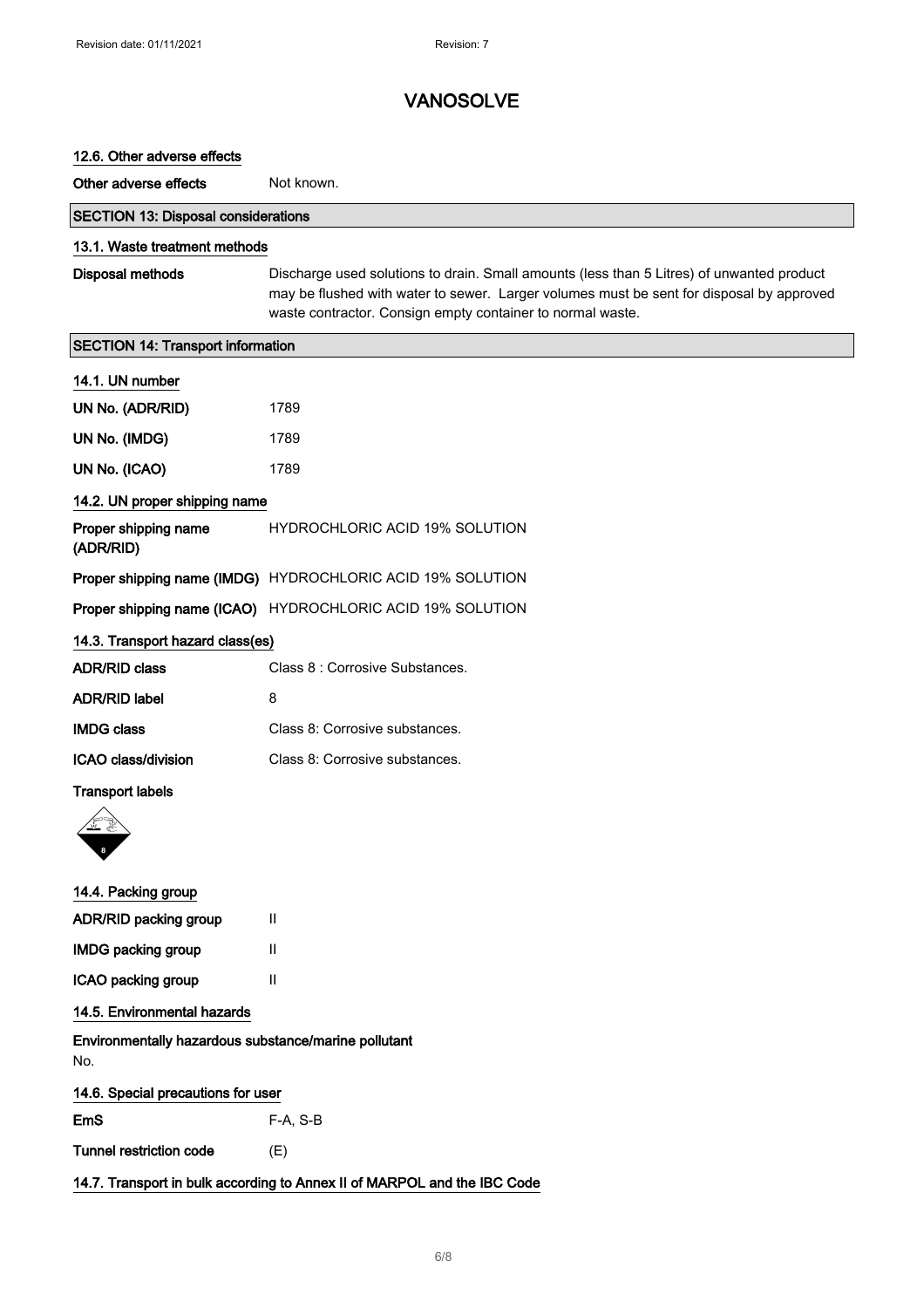## **Transport in bulk according to** Not relevant. for a packaged product. Annex II of MARPOL 73/78 and the IBC Code

### SECTION 15: Regulatory information

### 15.1. Safety, health and environmental regulations/legislation specific for the substance or mixture

| EU legislation | Safety Data Sheet prepared in accordance with EU Regulation: "REACH Commission<br>Regulation (EU) No 2015/830 (which amends Regulation (EC) No 453/2010 & 1907/2006)."<br>and UK Regulation: "SI 2020 No. 1577 - The REACH etc. (Amendment etc.) (EU Exit)<br>Regulations 2020".                                                             |
|----------------|----------------------------------------------------------------------------------------------------------------------------------------------------------------------------------------------------------------------------------------------------------------------------------------------------------------------------------------------|
|                | The product is as classified under - EU GHS: CLP - "Regulation (EC) No 1272/2008<br>classification, labelling & packaging of substances & mixtures." and UK GHS: "SI 2020 No.<br>1567 - The Chemicals (Health and Safety) and Genetically Modified Organisms (Contained<br>Use) (Amendment etc.) (EU Exit) Regulations 2020.".               |
|                | Ingredients are listed with classification under - EU GHS: CLP - "Regulation (EC) No<br>1272/2008 classification, labelling & packaging of substances & mixtures." and UK GHS: "SI<br>2020 No. 1567 - The Chemicals (Health and Safety) and Genetically Modified Organisms<br>(Contained Use) (Amendment etc.) (EU Exit) Regulations 2020.". |

### 15.2. Chemical safety assessment

No chemical safety assessment has been carried out as not applicable as this product is a mixture.

### SECTION 16: Other information

| Abbreviations and acronyms<br>used in the safety data sheet                   | PBT: Persistent, Bioaccumulative and Toxic substance.<br>vPvB: Very Persistent and Very Bioaccumulative.<br>ATE: Acute Toxicity Estimate.<br>ADR: European Agreement concerning the International Carriage of Dangerous Goods by<br>Road.<br>IMDG: International Maritime Dangerous Goods.<br>ICAO: Technical Instructions for the Safe Transport of Dangerous Goods by Air.<br>REACH: Registration, Evaluation, Authorisation and Restriction of Chemicals Regulation<br>(EC) No 1907/2006.<br>GHS: Globally Harmonized System.<br>Spec Conc Limits = Specific Concentration Limits. |
|-------------------------------------------------------------------------------|---------------------------------------------------------------------------------------------------------------------------------------------------------------------------------------------------------------------------------------------------------------------------------------------------------------------------------------------------------------------------------------------------------------------------------------------------------------------------------------------------------------------------------------------------------------------------------------|
| <b>Classification abbreviations</b><br>and acronyms                           | Acute Tox. = Acute toxicity<br>Eye Dam. = Serious eye damage<br>Eye Irrit. $=$ Eye irritation<br>Met. Corr. = Corrosive to metals<br>Skin Corr. = Skin corrosion<br>Skin Irrit. = Skin irritation<br>STOT SE = Specific target organ toxicity-single exposure                                                                                                                                                                                                                                                                                                                         |
| Key literature references and<br>sources for data                             | Material Safety Data Sheet, Miscellaneous manufacturers. CLP Class - Table 3.1 List of<br>harmonised classification and labelling of hazardous substances. ECHA - C&L Inventory<br>database.                                                                                                                                                                                                                                                                                                                                                                                          |
| <b>Classification procedures</b><br>according to Regulation (EC)<br>1272/2008 | Calculation Method.                                                                                                                                                                                                                                                                                                                                                                                                                                                                                                                                                                   |
| <b>Revision comments</b>                                                      | SDS re-issued after a 3 year old SDS Review.                                                                                                                                                                                                                                                                                                                                                                                                                                                                                                                                          |
| <b>Revision date</b>                                                          | 01/11/2021                                                                                                                                                                                                                                                                                                                                                                                                                                                                                                                                                                            |
| <b>Revision</b>                                                               | 7                                                                                                                                                                                                                                                                                                                                                                                                                                                                                                                                                                                     |